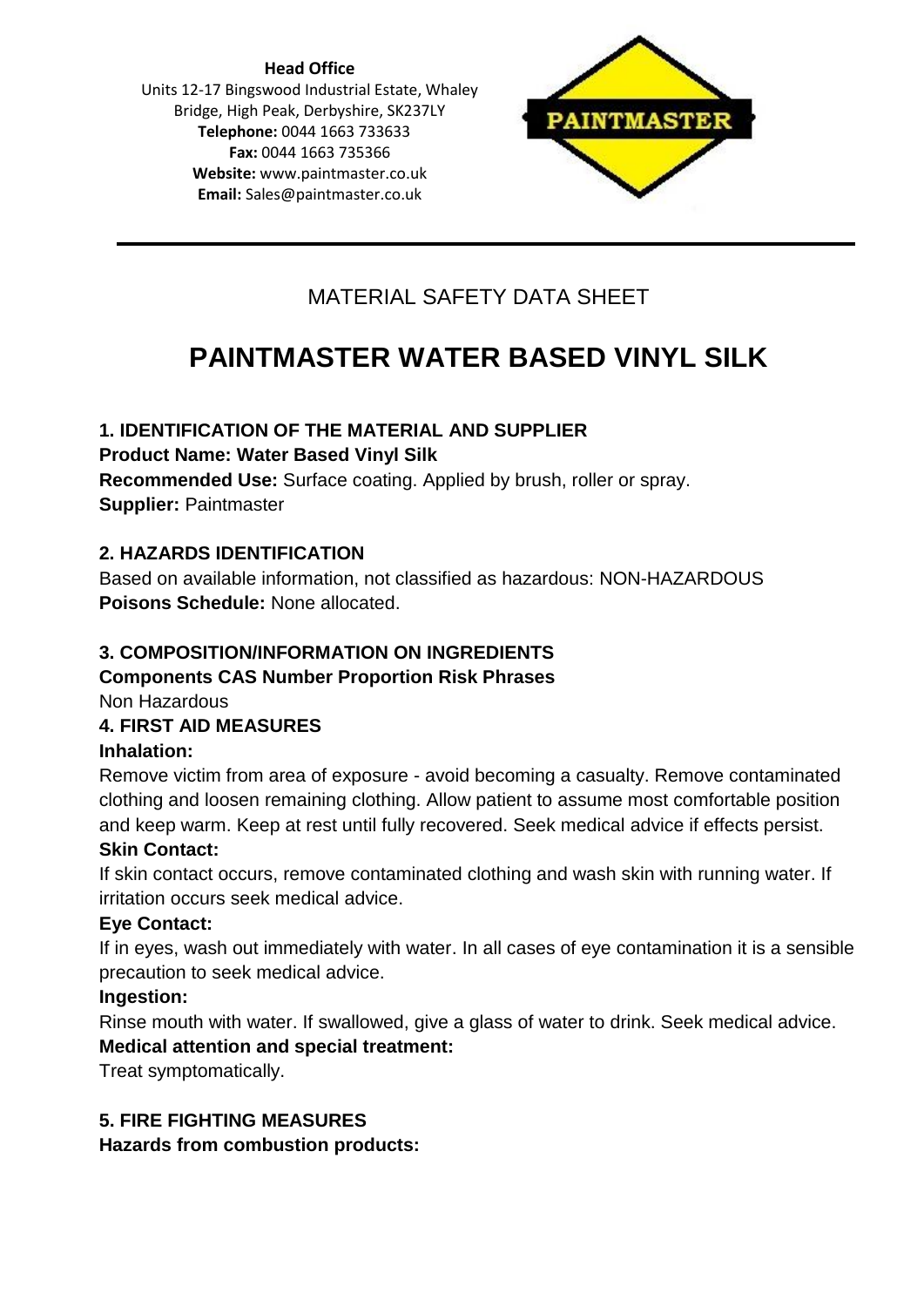Not combustible, however following evaporation of the water component of the material, the residual material can burn if ignited. On burning will emit toxic fumes.

## **Precautions for fire fighters and special protective equipment:**

Fire fighters to wear self-contained breathing apparatus and suitable protective clothing if risk of exposure to vapour or products of combustion.

#### **Suitable Extinguishing Media:**

Not combustible, however, if material is involved in a fire use: Fine water spray, normal foam, dry agent (carbon dioxide, dry chemical powder).

# **6. ACCIDENTAL RELEASE MEASURES**

#### **Emergency procedures:**

If contamination of sewers or waterways has occurred advise local emergency services.

# **Methods and materials for containment and clean up:**

SMALL SPILLS: Slippery when wet. Avoid accidents, clean up immediately. Collect in a container for disposal via special chemical waste collection.

LARGE SPILLS: Slippery when spilt. Avoid accidents, clean up immediately. Contain prevent run off into drains and waterways. Use absorbent (soil, sand or other inert material). Collect and seal in properly labelled containers or drums for disposal.

# **7. HANDLING AND STORAGE**

#### **Conditions for safe storage:**

Store in cool place and out of direct sunlight. Keep containers closed when not in use check regularly for leaks.

## **Precautions for safe handling:**

Keep out of reach of children. Avoid eye contact and repeated or prolonged skin contact.

# **8. EXPOSURE CONTROLS/PERSONAL PROTECTION**

**Occupational Exposure Limits:** No value assigned for this specific material by the National Occupational Health and Safety Commission.

## **Engineering controls:**

Provide adequate ventilation. If using indoors, keep windows and doors open during use. Keep containers closed when not in use.

## **Personal Protective Equipment:**

The selection of PPE is dependent on a detailed risk assessment. The risk assessment should consider the work situation, the physical form of the chemical, the handling methods, and environmental factors. Personal Protection: B - OVERALLS, SAFETY SHOES, SAFETY GLASSES, GLOVES. MANUFACTURE, PACKAGING AND TRANSPORT: Wear overalls, safety glasses and impervious gloves. Always wash hands before smoking, eating, drinking or using the toilet. Wash contaminated clothing and other protective equipment before storage or re-use. If there is a risk of eye contact and repeated or prolonged skin contact wear gloves and safety glasses. Wash hands after use.

# **9. PHYSICAL AND CHEMICAL PROPERTIES**

**Physical state:** Viscous liquid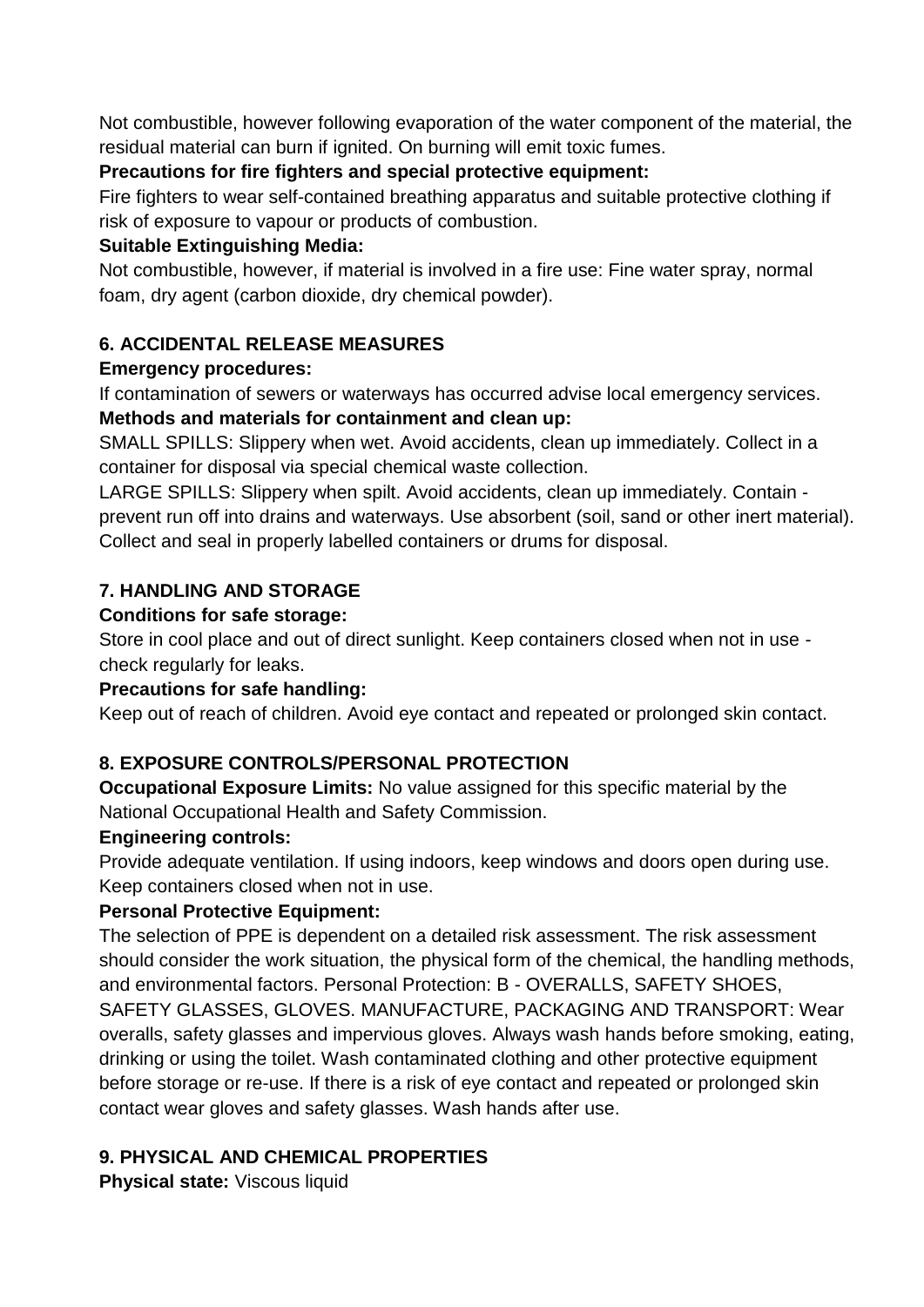**Colour:** Coloured **Odour:** Bland **Solubility:** Miscible with water. **Specific Gravity:** 1.0-1.7 @20°C **Relative Vapour Density (air=1):** Not available **Vapour Pressure (20 °C):** Not available **Flash Point (°C):** Not applicable **Flammability Limits (%):** Not applicable **Autoignition Temperature (°C):** Not applicable **%Volatile by Weight:** Not available **Solubility in water (g/L):** Miscible **Melting Point/Range (°C):** Not applicable **Boiling Point/Range (°C):** 100 (water) **Decomposition Point (°C):** Not available **pH:** 8-10 **Viscosity:** Not available **Evaporation Rate:** Not available

## **10. STABILITY AND REACTIVITY**

**Chemical stability:** Stable under normal conditions of use. **Conditions to avoid:** Avoid contact with foodstuffs. **Incompatible materials:** Incompatible with oxidising agents. **Hazardous decomposition products:** Oxides of carbon. **Hazardous reactions:** None known.

## **11. TOXICOLOGICAL INFORMATION**

No adverse health effects expected if the product is handled in accordance with this Safety Data Sheet and the product label. Symptoms or effects that may arise if the product is mishandled and overexposure occurs are:

**Ingestion:** No adverse effects expected, however, large amounts may cause nausea and vomiting.

**Eye contact:** May be an eye irritant.

**Skin contact:** Contact with skin may result in irritation.

**Inhalation:** Where this material is used in a poorly ventilated area, at elevated temperatures or in confined spaces, vapour may cause irritation to mucous membranes of the respiratory tract, headache and nausea.

#### **Long Term Effects:**

No information available for the product.

**Toxicological Data:** No data available for the product.

#### **12. ECOLOGICAL INFORMATION**

**Ecotoxicity** Avoid contaminating waterways.